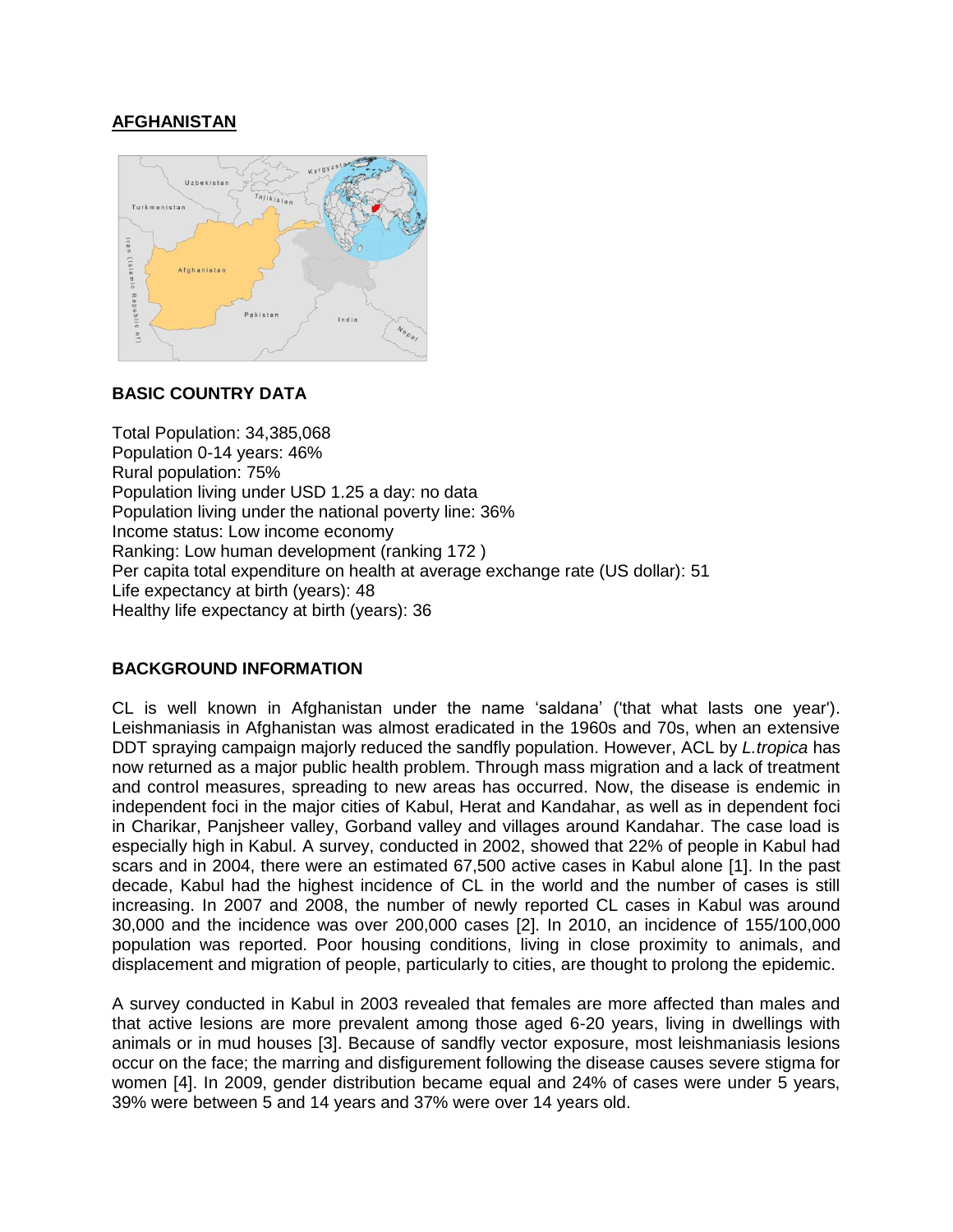ZCL caused by *L. major* is endemic in Afghanistan, but knowledge of its regional and seasonal distribution, as well as its public health impact, is limited. It occurs mainly in the northern plains of the Amu Darya River.

CL is underreported. Surveys consistently show higher case numbers than the officially reported ones. Reporting systems are weak and many patients resort to the informal private sector because of the lack of drugs in government clinics.

ZVL has a widespread distribution, but the number of reported cases is low. Neither vectors nor reservoirs have been identified and it is unknown whether the transmission cycle is anthroponotic or zoonotic. The first case of VL was reported in 1980. VL is very likely to be underreported, due to a lack of awareness of the disease among the public and among health personnel. The risk of future local outbreaks cannot be excluded.

No cases of HIV-*Leishmania* co-infection have been reported.

| Leishmania<br>species | <b>Clinical form</b> | <b>Vector species</b> | <b>Reservoirs</b> |
|-----------------------|----------------------|-----------------------|-------------------|
| L. tropica            | ACL                  | P. sergenti           | Human             |
| L. major              | ZCL                  | P. papatasi,          | Rhombomys opimus, |
|                       |                      | P. caucasius          | Meriones spp.     |
| infantum              |                      | unknown               | Canis familiaris  |

#### **PARASITOLOGICAL INFORMATION**

### **MAPS AND TRENDS**

#### **Cutaneous leishmaniasis**



### **Visceral leishmaniasis**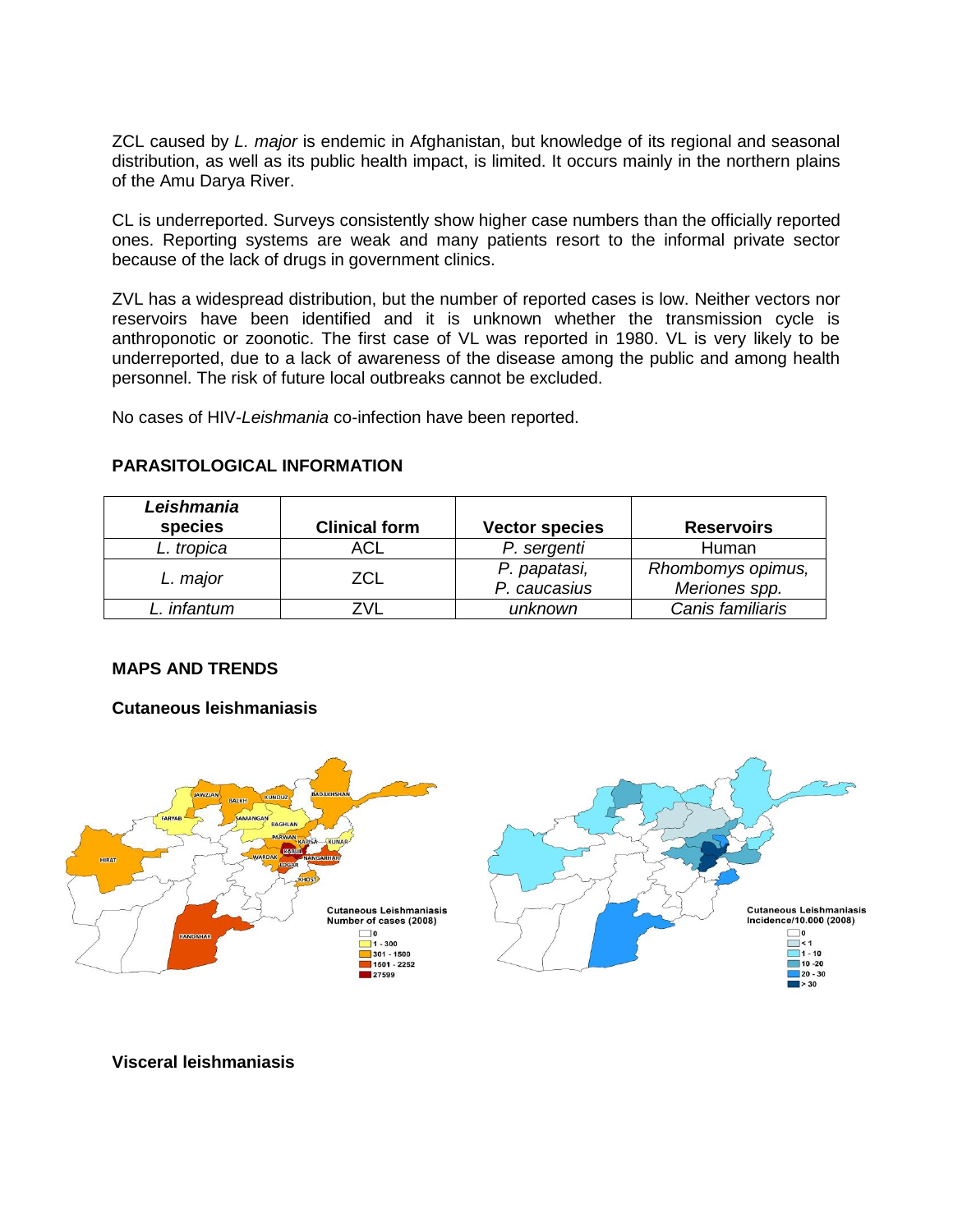





## **Visceral leishmaniasis**

| Year | <b>Cases</b> |
|------|--------------|
| 2010 | 15           |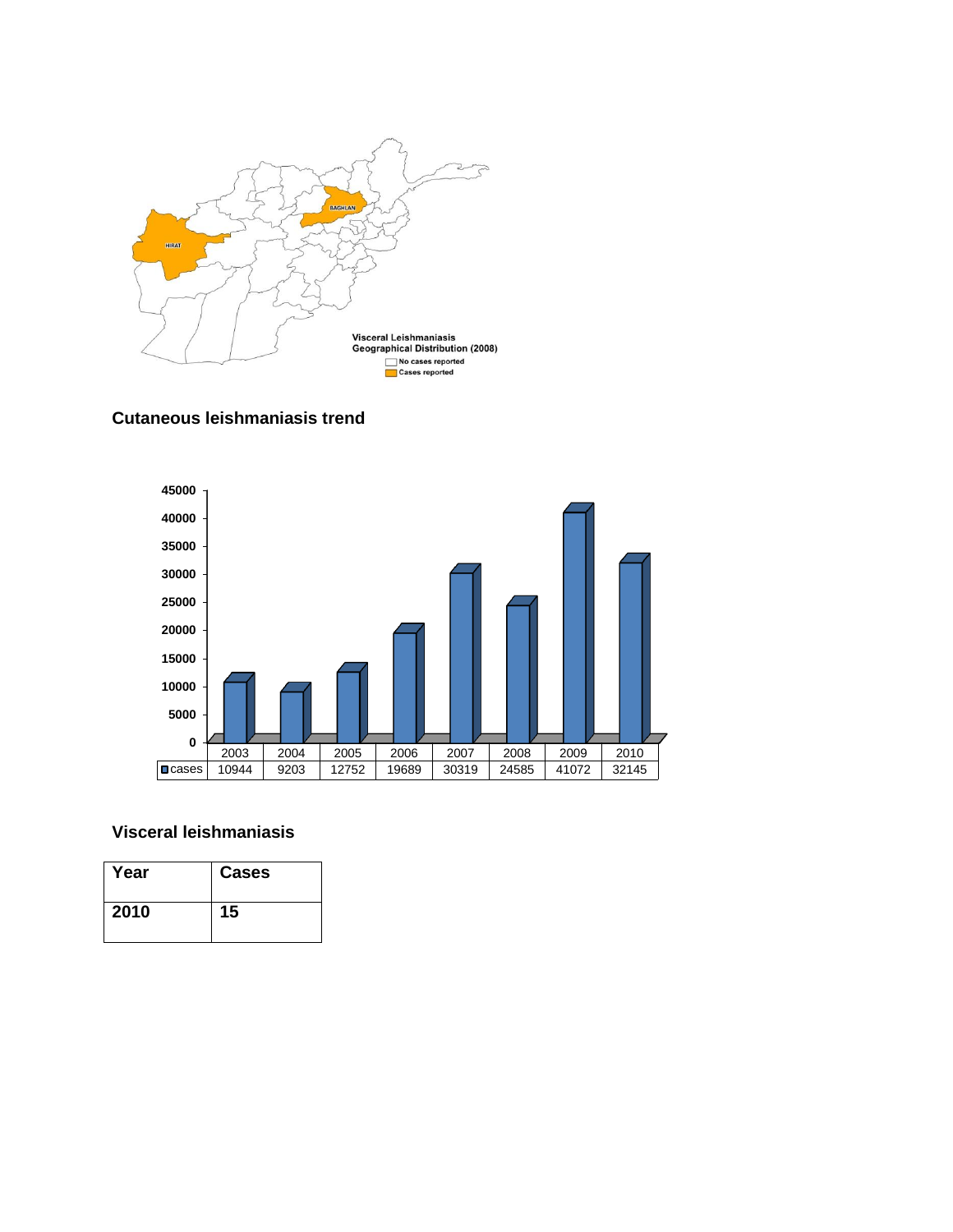#### **CONTROL**

A national leishmaniasis control program has been in place since 1947, but decades of war and their destructive effect on the health system have now rendered it largely ineffective. Nevertheless, over the past three years the 'National Malaria and Leishmaniasis Program' (NMLP) has been revitalized and is meeting periodically with the main stakeholders. There is no vector or reservoir control in place. However, the free distribution of long lasting insecticide nets (LLINs) for malaria control may have had positive effects on the prevalence of leishmaniasis. A national protocol was implemented in 2011.

#### **DIAGNOSIS, TREATMENT**

#### **Diagnosis**

CL: clinical, confirmation by microscopic examination of skin lesion sample. VL: clinical, confirmation by microscopic examination of bone marrow aspirate.

#### **Treatment**

CL: Antimonials, intralesional or systemic (20 mg Sb<sup>y</sup>/kg/day for 3 weeks). Patients with less than 6 lesions smaller than 3 cm are not treated unless the lesions are facial. Information about treatment outcomes is not available. In some private clinics and NGO facilities, CL is treated with thermotherapy.

## **ACCESS TO CARE**

Medical care is not provided for free in Afghanistan. A nominal user fee is charged, and this includes care for leishmaniasis. Drugs for leishmaniasis are distributed in primary and secondary levels of healthcare. Care for leishmaniasis is also provided by NGOs on a relatively large scale (10,311 CL patients were treated by Today Japan in 2008). Approximately 30-50% of VL patients and 5-15% of CL patients are estimated to use the private sector. There are serious problems with access to care. For treatment, most patients depend on public health facilities, which often have no drugs to treat leishmaniasis and are currently fully dependant on WHO donations of antimonials. Patients have to purchase the drugs themselves if these run out. WHO donated 30,000 vials of meglumine antimoniate (Glucantime, Sanofi) in 2008. This amount is sufficient for the topical treatment of CL of approximately 1,800 patients. That same year, 41,137 patients were reported in the public sector, most of whom had to purchase antimonials themselves. In 2009, WHO donated 5,400 vials of sodium stibogluconate (Pentostam, GSK) and 1,390 vials of Glucantime, sufficient for topical treatment of about 8,000 patients.

Apart from a lack of drugs, public health facilities also suffer from a serious lack of health personnel, both in numbers and in quality of training in leishmaniasis diagnosis and treatment.

Patients living in Kabul generally have access to public health facilities. However, considerable numbers of patients living in remote areas outside of Kabul, with no health facilities and no or unaffordable transport, suffer major economic loss when they spend time away from home in order to receive treatment. Gender inequality in seeking treatment has been observed.